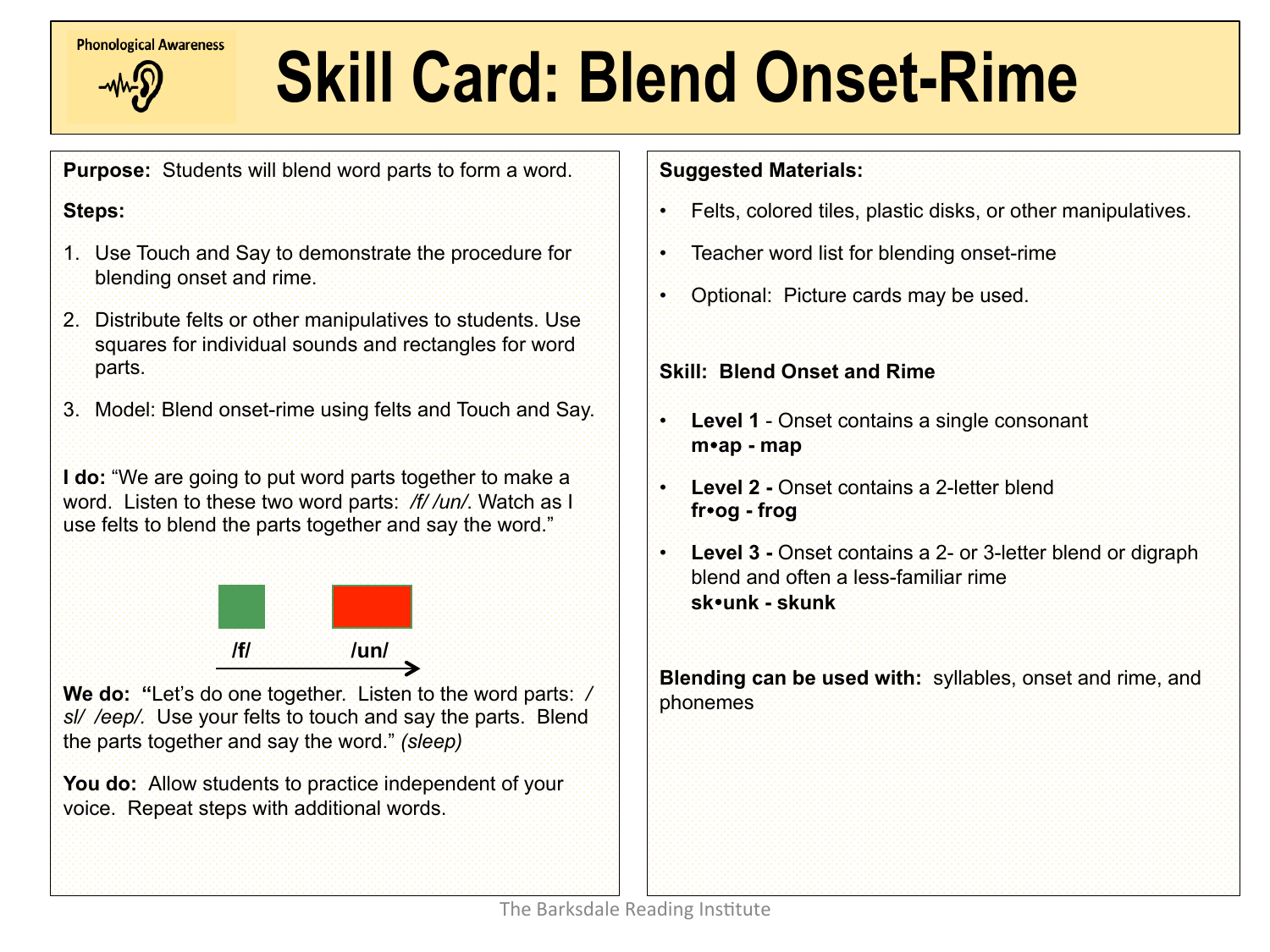

# **Express cardiographs and Skill Card: Segment Onset and Rime**

**Purpose:** Students will listen to a spoken one-syllable word and segment the word into two word parts.

# **Steps:**

*.* 

Í

- 1. Use Touch and Say to demonstrate the procedure for segmenting onset and rime.
- 2. Distribute felts or other manipulatives to students. Use squares for individual sounds and rectangles for word parts.
- 3. Model: Segment onset and rime using felts and Touch and Say.

**I do:** "I'm going to say a word and break the word into two parts. Watch as I touch and say the parts in the word *back: / b/ /ack/.* The word is *back."*



**We do:** "Let's use our felts to touch and say the word parts in swim: */sw/ /im/.* What is the word?" (*swim)* 

**You do:** Allow students to practice independent of your voice. Repeat steps with additional words.

### **Suggested Materials:**

- Felts, colored tiles, plastic disks, or other manipulatives
- Teacher word list for segmenting onset and rime.
- Optional: Picture cards may be used.

### **Skill: Segment Onset and Rime**

- **Level 1**  onset contains a single consonant bug – bug
- **Level 2** onset contains a 2-letter blend  $s$ nake – sn•ake
- **Level 3** onset contains a 2- or 3-letter blend or digraph blend and a less familiar rime shrimp – shr•imp

**Segment can be used with:** syllables, onset and rime, and phonemes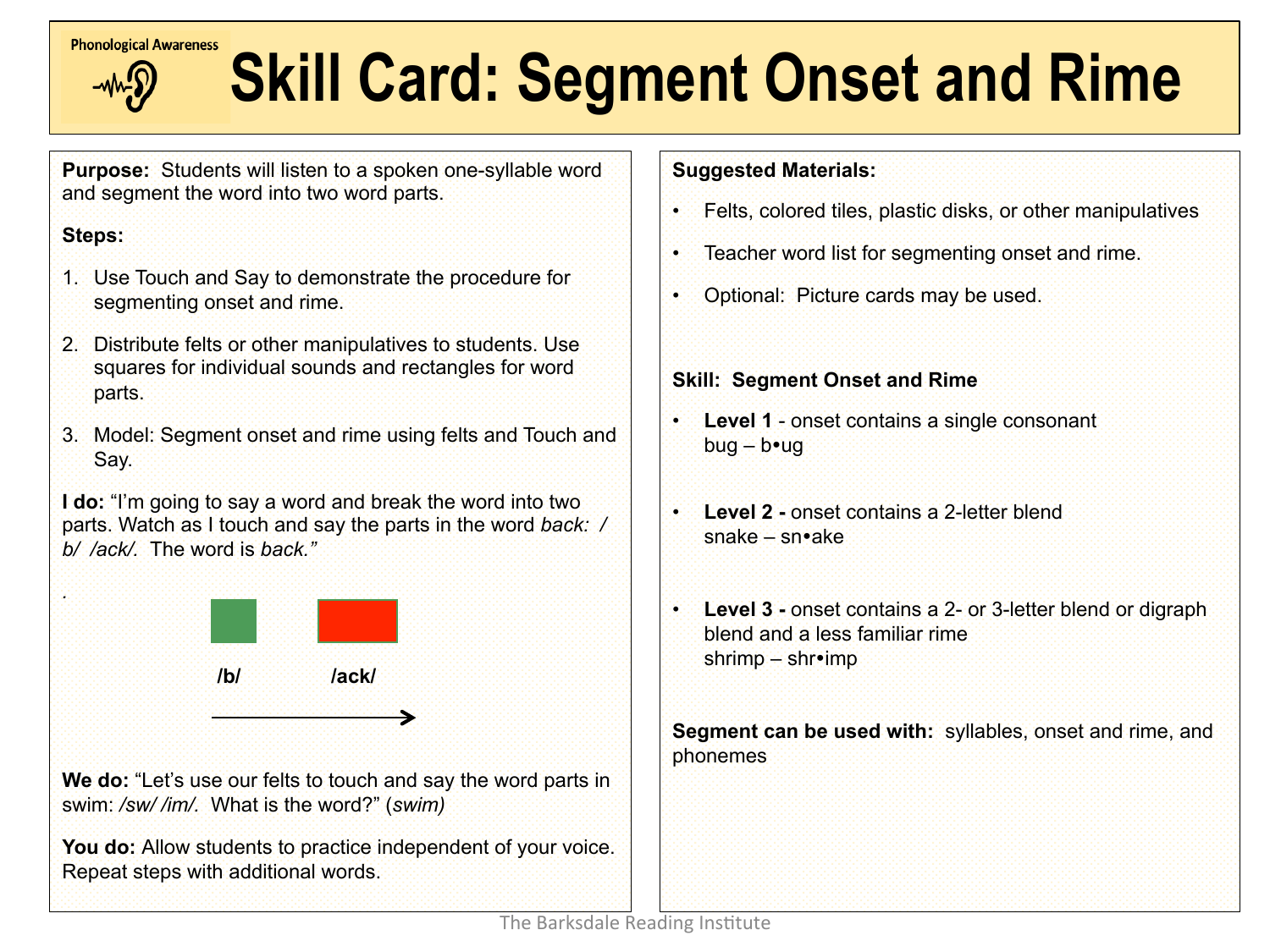

# **Extendiogrical Awareness** Skill Card: Recognize Rhyming Words

**Purpose:** Students will recognize words that rhyme.

#### **Steps:**

- 1. Use Touch and Say to demonstrate the procedure for recognizing rhyming words.
- 2. Distribute felts or other manipulatives to students. Use squares for individual sounds and rectangles for word parts. Provide pictures cards.
- 3. Model: Recognize rhyming words using pictures and Touch and Say.

**I do: "**We are going to use pictures to help us find words that rhyme. Rhyming words have the same middle and ending sound. The first picture is *bat.* Watch me touch and say the parts in *bat - /b/ /at/.* Now watch me touch and say the parts in the other two words: *cat - /c/ /at/; cake - /c/ /ake/. Cat* rhymes with *bat* because they both have the */at/* sound."



**We do:** *"*Let's do one together. The first picture is *duck.* Touch and say the sounds in *duck - /d/ /uck/.* Find the picture that rhymes with *duck.* Touch and say the parts."







**You do:** Allow students to practice independent of your voice. Repeat steps with additional words.

### **Suggested Materials:**

- Felts, colored tiles, plastic disks, or other manipulatives
- Teacher word list with Rhyming Words
- Picture cards

## **Skill: Recognize Rhyming Words**

**Level 1** - Given a set of oral words or pictures, students will repeat the words and decide if they rhyme.

"Say these words after me and tell me if they rhyme."

bake-cake (yes) cub-cat (no)

**Level 2** - Given a set of oral words or pictures, the student will choose the words that rhyme.

"Which word rhymes with *hat*?

**car** *cat* **can** 

**Level 3** - Given a set of oral words or pictures, the student will choose the word that does not rhyme.

"Listen to these words. Which word does not rhyme?"

yell *hit* bell